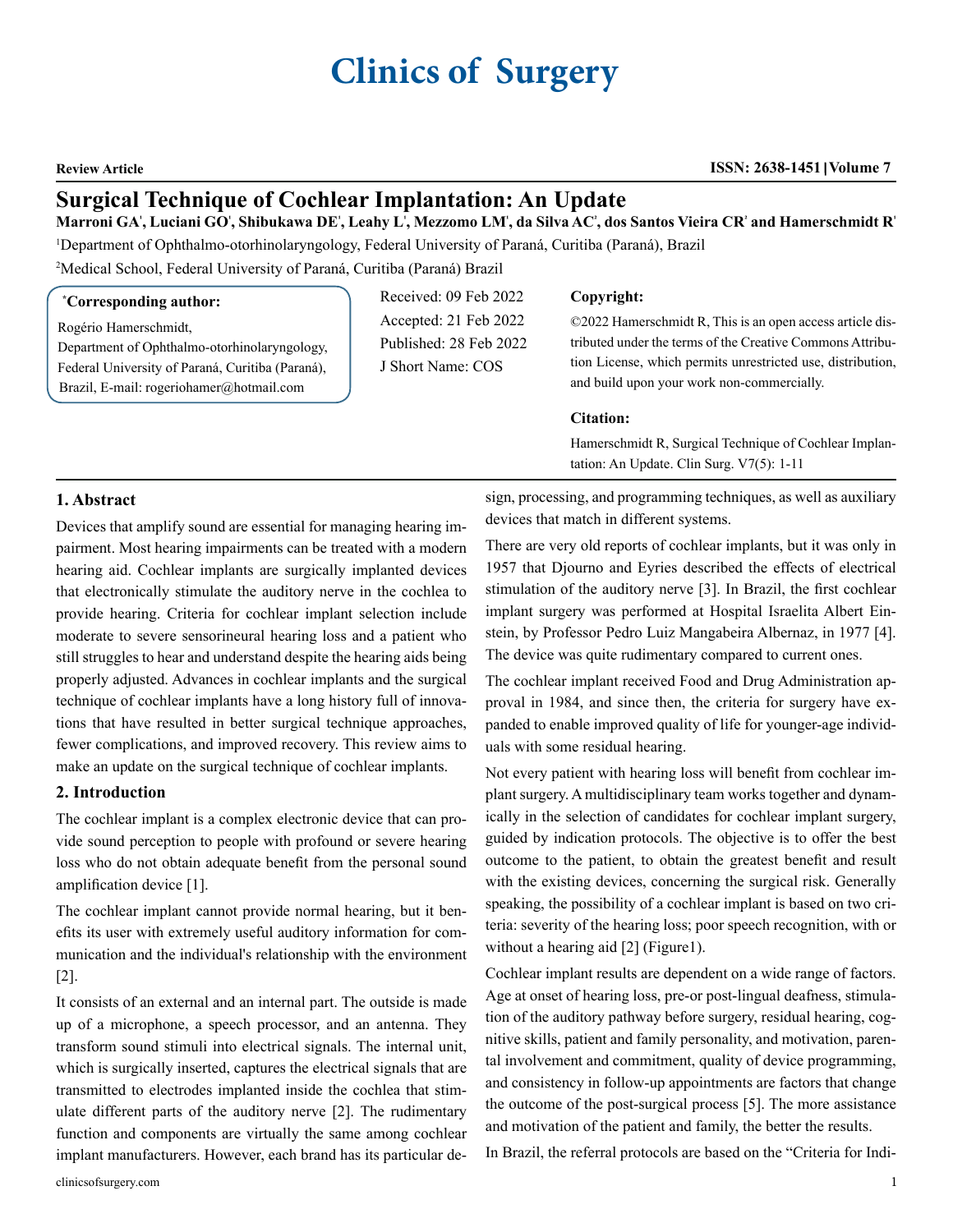cation of Cochlear Implants" of the Brazilian Association of Otorhinolaryngology and GM/MS Ordinance No. 2.776, of December 18, 2014 [6].

For implanted patients to obtain the optimal benefit from the device, pre-and postoperative follow-up with speech therapy is necessary. The follow-up of auditory rehabilitation has an individual duration, according to the development of each individual, considering the pre-existing factors already mentioned.

When well indicated and well assisted, patients with cochlear implants have a unique benefit for improving their quality of life, developing greater independence, and greater social interaction.



**Figure 1:** Representation of a cochlear implant, from the receptor, speech processor and the electrodes

#### **3. Surgical Technique**

After being properly followed up with speech therapy and strictly indicated by an otolaryngologist, through auditory and imaging tests, the internal portion of the cochlear implant can be surgically implanted.

#### **4. Anesthesia**

The integration of safe, high-quality surgical care with low-risk anesthesia in a clinically applicable approach is continually the ultimate goal of surgical innovations [7].

Anesthesia is a key point for surgery. The recovery of patients, in addition to the surgery itself, depends on the anesthetic technique, symptoms in the immediate postoperative period, and the patient's prompt recovery to return to normal activities.

We decided to start performing cochlear implant surgery in adults with local anesthesia and sedation for several reasons. The cost of general anesthesia is high, making the health insurance companies prefer local anesthesia, but the main factor is patient safety. With local anesthesia and sedation, there is less morbidity, the symptoms of vomiting and nausea in the immediate postoperative period are minimal, and the patient is discharged on the same day. In addition, many patients feel safer undergoing surgery with this type of anesthesia, as general anesthesia is a concern for most patients.

There is also an increase in the number of indications for cochlear implants in older patients, and many of these patients have limitations to general anesthesia, due to their comorbidities, they can already be candidates for cochlear implants under local anesthesia with sedation.

clinicsofsurgery.com 2 The anesthesiology service must also be prepared to deal with issues related to deafness, know how to approach the deaf patient,

and explain clearly and objectively what will happen during surgery, especially any discomfort during intraoperative neural telemetry.

The effectiveness of this technique is well established for other ear surgeries, such as mastoidectomies, stapedotomy, and tympanoplasties. We also perform some of the inner ear surgeries with this type of anesthesia, such as decompression of the endolymphatic sac. But for cochlear implant surgery, many psychological and emotional aspects are involved. These aspects should be discussed by the medical team, the speech therapists, and especially the psychologists so that the patient feels safe with their decision to undergo surgery with local anesthesia and sedation, and the surgery can take place without any complications. Another point is the electrical stimulus of telemetry.

There was concern that, without general anesthesia, the patient could present minimal movements, which would interfere with the procedure, but with the deepening of sedation by the anesthesiologist, telemetry proceeds without problems. Monitoring of the facial nerve can be carried out easily under local anesthesia as well, it only needs the attention of the surgeon and the electrophysiologist regarding the natural facial movement of the sedated patient.

# **5. Sedation**

At the time of surgery, the anesthesiologist explains to the patient, through gestures and lip-reading, what will happen, keeping the patient calm and prepared for the procedure. The patient is monitored with electrocardiogram and pulse oximetry. The drugs used for anesthetic induction are Fentanyl 1 ucg/kg, Meperidine 0.5 mg/ kg, Midazolam 5 mg, and Clonidine 2 ucg/kg.

The patient receives an oxygen flow of 3 L/min through a nasal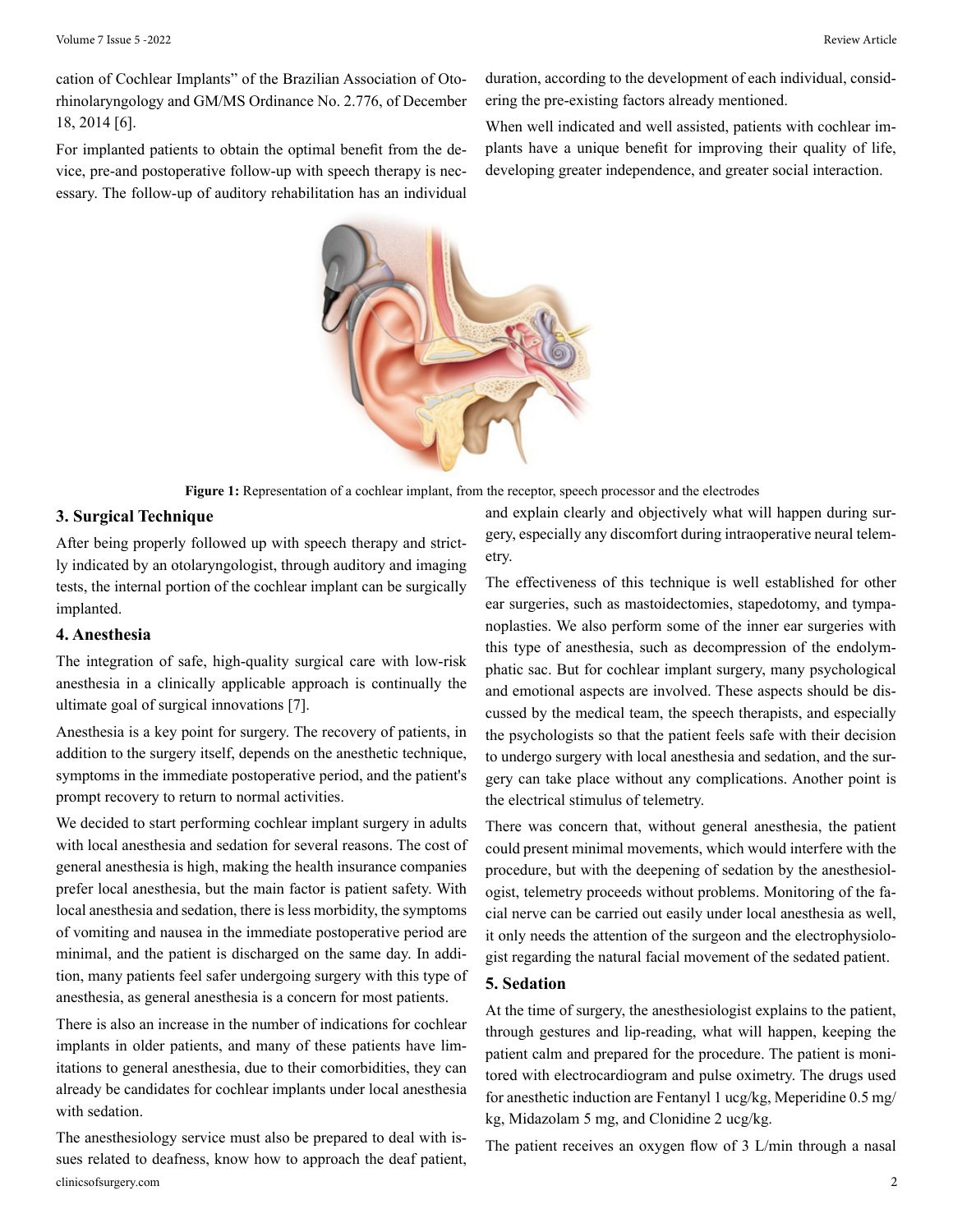cannula. During surgery, opioids can be re-administered if any signs of pain or discomfort from the patient are noticed. Other drugs routinely used are: Ondansetron 4 mg, Metoclopramide 10 mg, Cefazolin 1g, Dexamethasone 1 mg/kg, Dipyrone 1 g, and Ketorolac 30 mg. Reversal of anesthesia, when necessary, can be achieved with the administration of 0.2 mg naloxone [8].

#### **6. Local Anesthesia**

After positioning the patient in the supine position, with the back slightly inclined and the head reclined, exposing the ear to be operated on, we infiltrate with 2% lidocaine and epinephrine at a concentration of 1:50,000 in the retroauricular region, introducing it to the point of making a bulging in the posterior wall of the conduit. We move up and down to the incision area in the retroauricular sulcus (Figure 2). Afterward, we infiltrate the external auditory canal in its four quadrants, first superficially and then more deeply. We progress to infiltrate the site of detachment and insertion of the internal component, at an angle of 45 degrees with a line that posteriorly touches the external auditory meatus (Figure 3). Usually, five milliliters of infiltration are sufficient for the entire area, using smaller amounts in children [9].

Infiltration is essential in surgeries with sedation, but we also do it in cases with general anesthesia, as it facilitates the procedure when it allows less bleeding in the surgical field and contributes to the necessary detachment of the periosteum.



**Figures 2 and Figure3:** Infiltration with 2% lidocaine and epinephrine at a concentration of 1:50.000.

#### **7. Trichotomy**

Retroauricular trichotomy facilitates the procedure, clearing the surgeon's vision and palpation, in addition to providing better control of surgical wound infections. We remove about 3 cm of the retroauricular hair and extend it to the region where the internal component is implanted.

#### **8. Facial Nerve Monitoring**

The facial nerve, the seventh pair of cranial nerves, is endowed with a motor root, responsible for the innervation of the facial mimic muscles, the stylohyoid muscle and the posterior belly of the digastric, and a sensory root – intermediary nerve –, afferent of the gustatory impulses of the anterior two-thirds of the tongue. The facial nerve penetrates the internal acoustic meatus of the temporal bone along with the vestibulocochlear nerve, travels through the facial canal, and emerges from the skull through the stylomastoid foramen. The course of the facial nerve inside the temporal bone measures about three centimeters in length and is formed by three segments: labyrinthine, tympanic, and mastoid. In ear surgeries, especially those that include mastoidectomy – as is the case with cochlear implant surgery – the anatomy and course of the facial nerve must always be constantly reviewed by the surgeon, to avoid unfortunate injuries.

Facial nerve damage can occur in different degrees, from simple momentary paresis – due to some dehiscence in its bone canal that provides contact with the infiltrated local anesthetic – to peripheral facial palsy, sometimes permanent on that side of the face, when complete rupture occurs during drilling of the mastoid. Anatomical variations of the facial nerve occur, for this reason, its status and location must be evaluated in complementary exams before surgery.

In some selected cases, it is prudent to use facial nerve monitoring during the surgical procedure, especially in children (facial nerve location in children under 2 years of age is more superficial at the tip of the mastoid) and in patients with middle ear malformations, in which anatomical variation is more likely to happen.

The electrodes are placed over the musculature innervated by the facial nerve on the side to be operated: frontal, orbicularis oculi, orbicularis oris, and mentalis muscles (Figure 4). Then, they are connected to the monitor. Discharges generated by stimulation or irritation of the facial nerve are translated into different alarm sounds that guide the surgeon about the position of the nerve. By the end of the procedure, the complete integrity of the nerve is verified [10].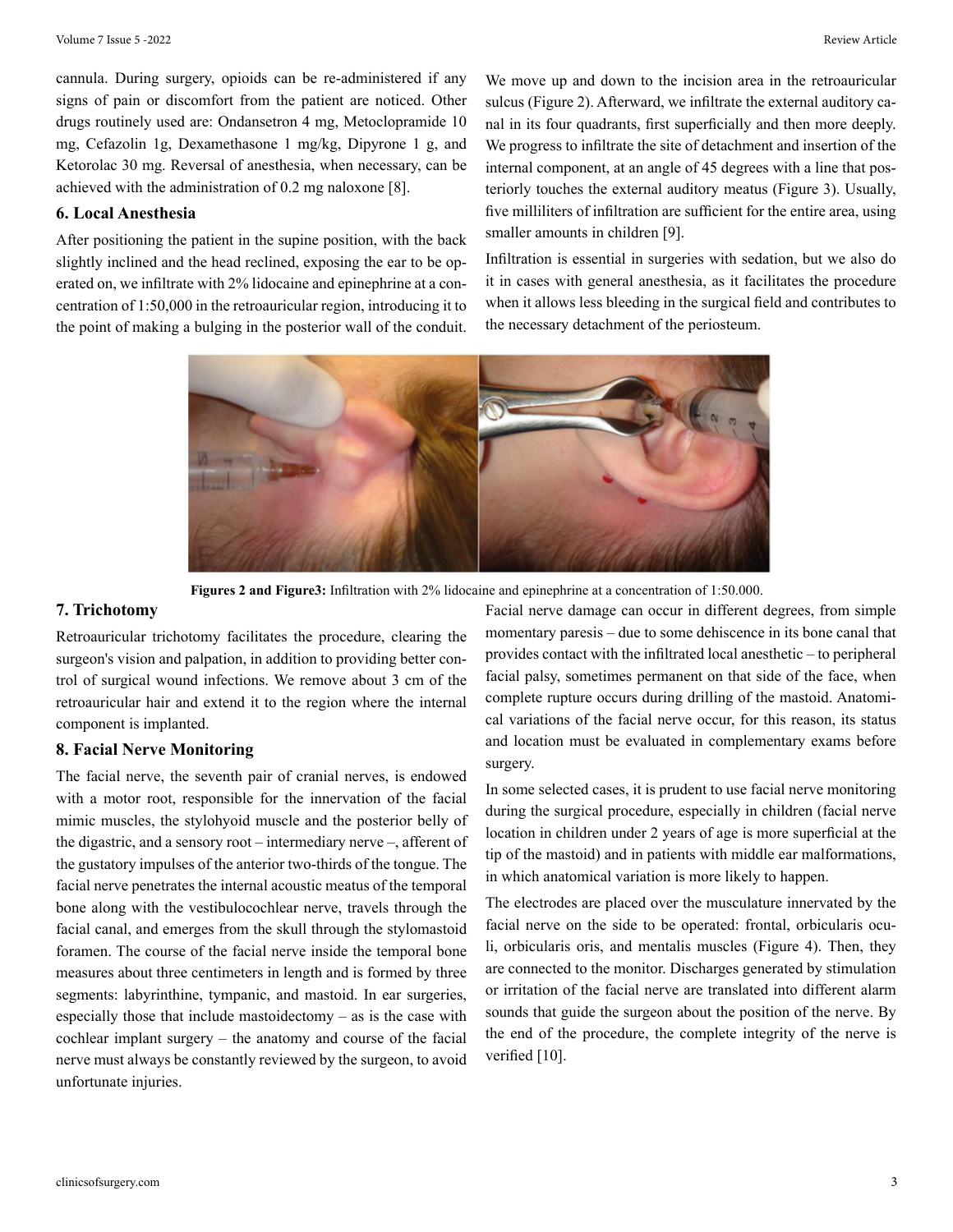

**Figure 4:** The electrodes placed over the frontal, orbicularis oculi, orbicularis oris, and mentalis muscles

#### **9. Skin Marking**

After antisepsis and placement of sterile drapes, we mark the incision site behind the ear, the speech processor area, and the position of the indoor unit, using shapes that accompany the cochlear implant, with slightly different formats, according to each cochlear implant supplier company (Figure 5). This marking is relevant so that the indoor unit can be in a position far enough away from where the speech processor will be located, with the purpose that there is no overlap of the two cochlear implant components. The incision is usually 3 cm long, 0.5 cm away from the line of the retroauricular sulcus, slightly curvilinear, and following the sulcus. In children under 2 years of age, the incision of the inferior portion should be deviated posteriorly to avoid damage to the facial nerve.



**Figure 5:** The incision site behind the ear, the speech processor area and the position of the indoor unit.

#### **10. Retroauricular Incision**

We use a small incision, approximately 3 cm, curved, just behind the retroarticular sulcus (Figure 6). It is performed on the skin and subcutaneously, exposing the temporal fascia, retroauricular muscles, and pericranial tissues. Plans are dissected until reaching the periosteum of the mastoid cortex, where a T-shaped incision is made to expose the mastoid cortex itself, which will be drilled.

clinicsofsurgery.com 4 With time and development along with the improvement of surgical techniques, the retroauricular incision has become smaller, following the evolution of cochlear implant devices [11]. Previously used augmented C incisions, endoaural incisions, U incisions, and inverted J incisions have already been abandoned for the unwanted results. The 3 cm curved incision behind the retroauricular sulcus is sufficient for the entrance of the internal unit, for its non-extrusion, to maintain arterial circulation, and for access to the middle ear without difficulties. The reduced size of the incision brings less morbidity to the patient, offering less postoperative pain and a lower risk of complications.



**Figure 6:** The C shaped incision behind the retroauricular sulcus.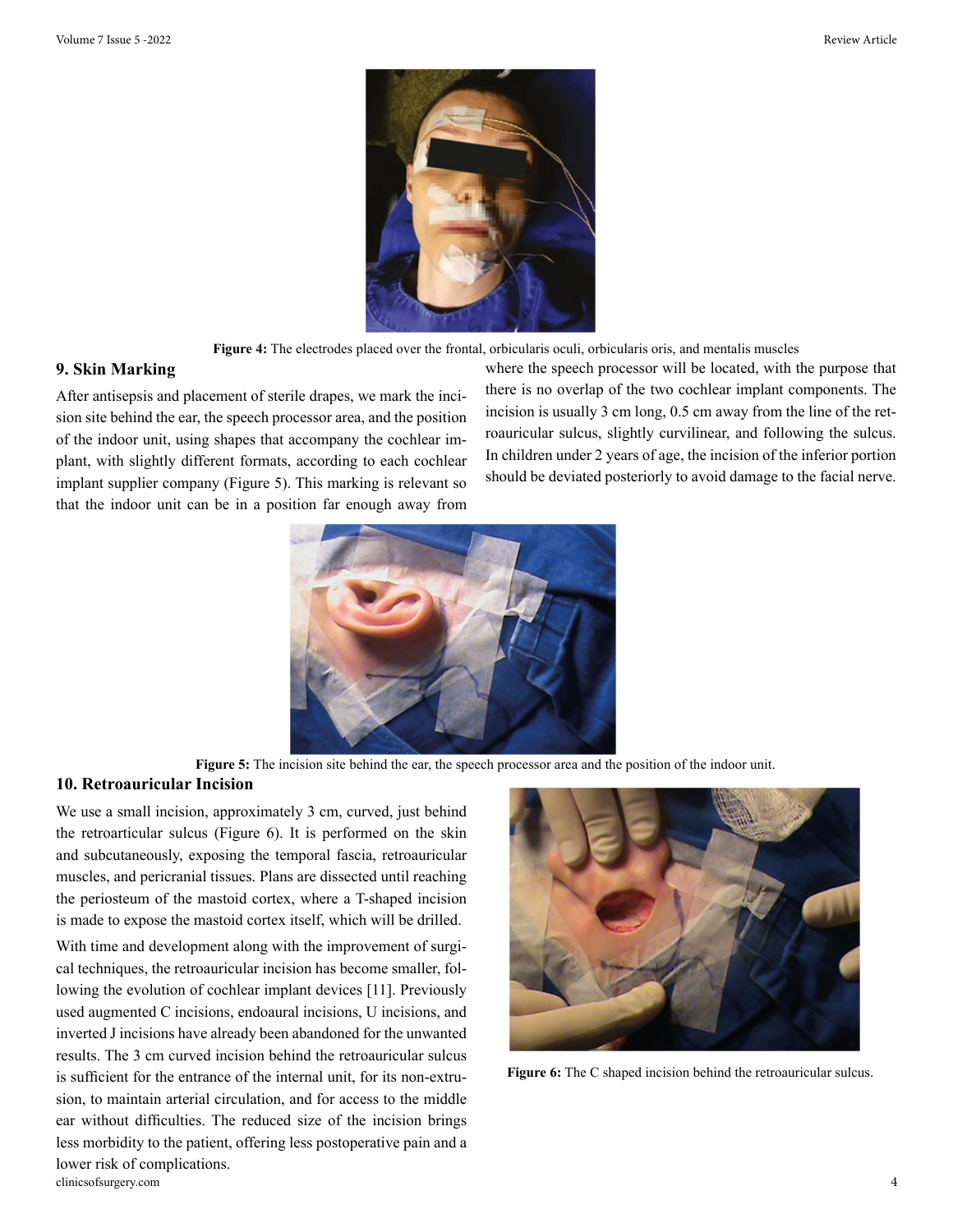#### **11. Mastoidectomy**

After exposing the cortical bone of the mastoid, the anatomical reference points for drilling are identified [12]:

- 1. Suprameatal spine of Henle: bony protuberance at the posterosuperior edge of the external auditory meatus; is the starting point of drilling.
- 2. MacEwen's Triangle (cribriform area): depression posterosuperior to the spine of Henle, with an irregular bone surface; corresponds to the projection of the antrum on the mastoid surface.
- 3. Temporal line: indicates the floor of the middle fossa; it is the upper limit, in the posteroinferior insertion of the temporal muscle up to the root of the zygoma. The dura mater can end up being exposed and bleeding in some access points, especially when the roof
- 4. for the middle fossa is low, which should already be observed in the preoperative tomography exam. This bleeding can be controlled by pressing the site with cotton wool soaked in solution (the same as the infiltration), with bone powder from the drill itself, or with bone wax applied to the site.
- 5. Tip of the mastoid: it is the lower limit of drilling. In children younger than 2 years of age, the bone at the tip of the mastoid is made up of medullary bone, which can cause more intraoperative bleeding. Controlling the bleeding with cotton soaked in solution is essential to follow the next steps.

A simple transcortical mastoidectomy is performed until the mastoid cortex is adequately exposed (Figure 7). The cavity must be continued posteriorly, identifying and skeletonizing the sigmoid sinus and the synodural angle – Citelli's. This step facilitates microscopic visualization of the round window niche through proper angulation. The antrum must be located 1,2 cm deep from the cribriform area and, when found, the prominence of the lateral semicircular canal can be seen. From then on, the posterior wall of the external auditory meatus is thinned, allowing the visualization of the short branch of the incus, which is an important repair point of the facial nerve and essential for the next surgical step – the posterior tympanotomy.

During the entire mastoidectomy, irrigation is important to remove residual bone, in addition to avoiding thermal damage to the facial nerve due to drilling. It is important to mention that there are other ways of accommodating the cochlear implant, performed mainly in cases of anatomical variations, such as too anterior sigmoid sinus or low dura mater:

1. The transcanal approach (Veria) was introduced by Kiratzidis in 1995: the electrode wire is housed in a small, superficial tunnel, made in the posterior wall of the external auditory canal, without contact with the skin. It has

the advantages of preserving the mastoid and obtaining good access to the middle ear. However, the need for specialized material limits its use [13].

- 2. Suprameatal approach described by Kronenberg in 1999: access to the middle ear is through a tympanomeatal flap. The risk of facial nerve damage is minimal with the preservation of the mastoid. Its disadvantage is that the insertion of the electrodes through the round window is difficult, and if cochleostomy is performed, the electrodes will be stretched for insertion, which may damage them. There is also the risk of tympanic membrane perforation [14].
- 3. The combined technique described by Lavinsky in 2006: cochleostomy using a tympanomeatal flap requiring a smaller mastoidectomy and a smaller posterior tympanotomy [15].
- 4. Approach through the middle fossa: challenging procedure, even for experienced surgeons, due to the risk of cerebrovascular lesions and also of the facial nerve. It is indicated for cases with anatomical alterations in the middle ear, mainly [16].
- 5. Open cavity mastoidectomy: the posterior wall of the external auditory meatus is removed, prioritizing better visualization of the middle ear. Performed in cases where anatomical variations prevent the use of the traditional technique. Subsequently, the posterior wall of the meatus must be reconstructed with bone or cartilaginous grafts [17].
- 6. Petrosectomy: with obliteration of the Eustachian tube, and external auditory meatus, isolating the middle ear from the external environment. It can be used for cases of chronic otitis media [18].

Our service uses the traditional technique, simple mastoidectomy, most of the time. Exceptions occur when there are anatomical variations in the patient's ear. The traditional technique is satisfactory, already well standardized in our hospital, and congruent with local anesthesia [19].



**Figure 7:** Transcortical mastoidectomy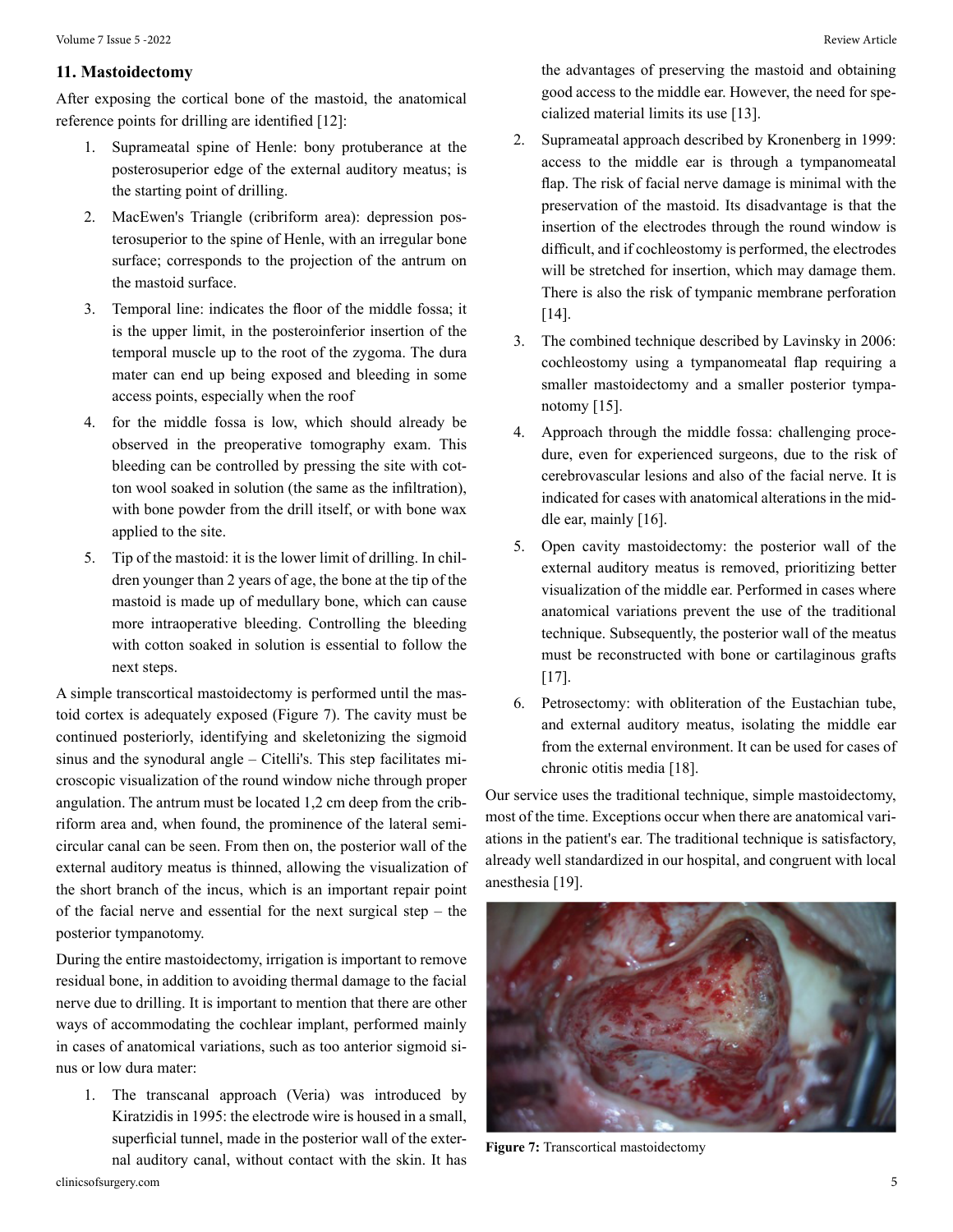#### **12. Posterior Tympanotomy**

Access to the middle ear, through simple mastoidectomy, is the posterior tympanotomy. Through anatomical landmarks, we can perform it successfully and without damage to immediate structures. The short branch of the incus points to the facial nerve canal in its mastoid portion, inferiorly to the lateral semicircular canal. The lower edge of the external auditory meatus maintains a close relationship with the chorda tympani nerve, a branch of the facial nerve, which travels in an opposite path to its originator. Among

them, there is a bone triangle that is removed to access the space called "the facial recess" and that provides a view of the middle ear through the mastoid. One can then observe the promontory and the niche of the round window, where the electrodes of the cochlear implant will be introduced. The round window niche is located between 2-3 mm inferior to the tendon of the stapes muscle which can be visualized through the external auditory meatus, when a tympanomeatal flap is raised to facilitate the identification of structures (Figures 8,9, 10).



**Figures 8, Figure9, Figure10:** Posterior tympanotomy.

#### **13. Round Window Niche Drilling**

When the round window cannot be directly visualized through the posterior tympanotomy described above, the bone covering the membrane of this window can be drilled until its complete exposure. A small diamond bur is used to minimize thermal and sound damage to the nerve structures of the cochlea.

A delicate opening is made in the membrane of the round window,

exposing access to the tympanic scale of the basal turn of the cochlea, where the electrode bundle will be inserted (Figure 11).

In young children, the cochlea has not yet performed its full rotation and lateralization, which makes it more difficult to locate the round window membrane, sometimes requiring inferior expansion of the posterior tympanotomy.

A variation of this surgical step is cochleostomy when the antero-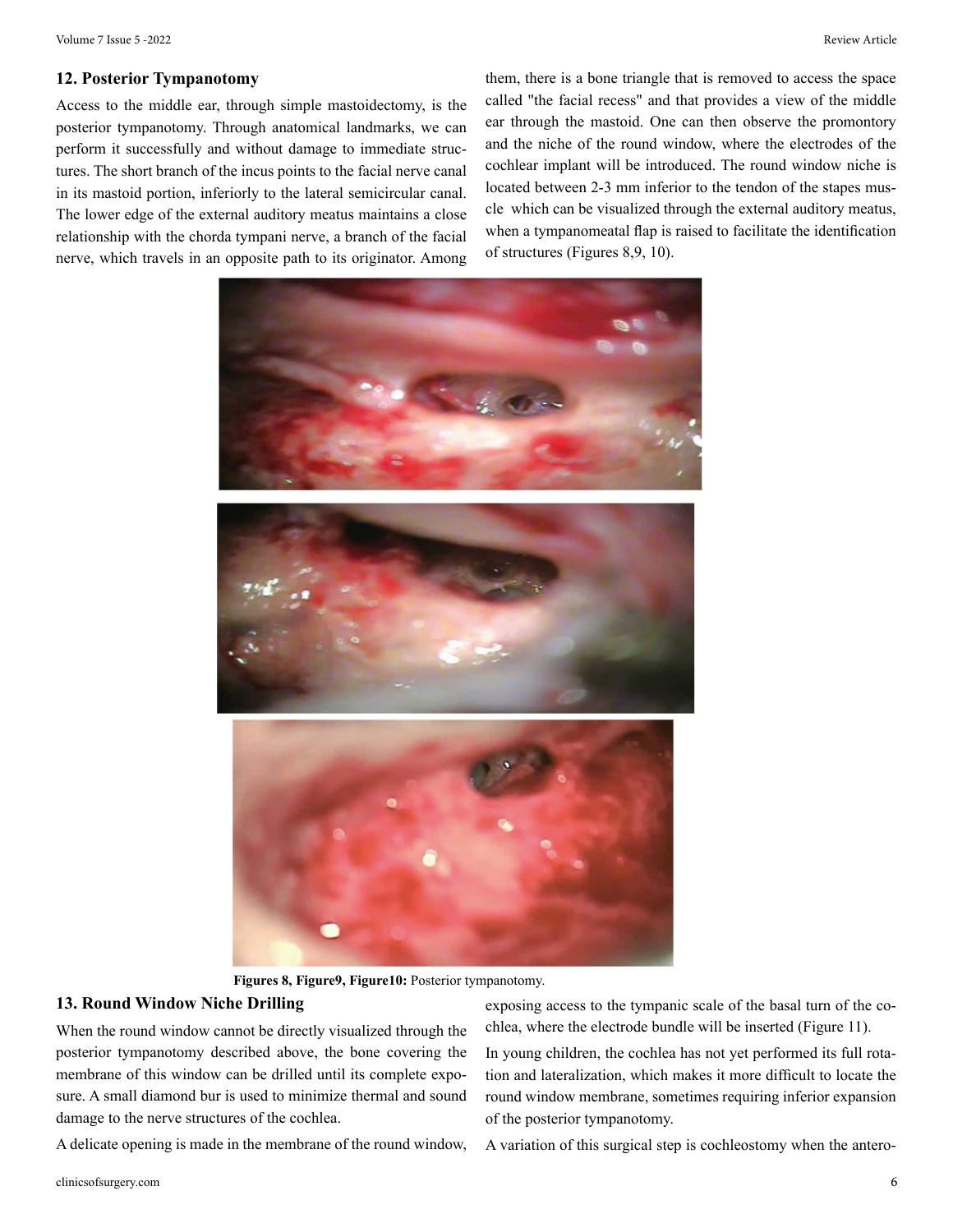inferior region of the round window is drilled, via the promontory, to access the scala tympani. An opening of approximately 1.5 mm in diameter is made in the most superficial portion of the basal turn, using a small-caliber diamond bur.

This technique is used when the round window niche is not easily visible, has difficult access, or in malformation situations. This technique can also be used in cases where the cochlea is ossified, such as a sequela of labyrinthitis or meningitis. In ossifying pathologies, the process starts near the round window and ascends to the apex, affecting the basal turn more frequently [20]. The preparation of the cochleostomy must be meticulous, taking care that the opening of the membranous portion of the tympanic scale is not performed with the drill, but by incision with tweezers, trying to preserve the reserve of hair cells [21].

With the advent of new electrodes and greater emphasis on preserving residual hearing, the interest is greater in the round window pathway for electrode insertion [22]. Compared with cochleostomy via the promontory, insertion via the round window significantly reduces the amount of perforation required, reduces the risk of trauma, loss of perilymph, and entry of bone dust into the tympanic scale [23]. Furthermore, both techniques stimulate the cochlear nerve in the same way [24].

Regarding the opening of the round window membrane, the smaller the opening, the lower the risk of perilymph loss and residual hearing loss, and the residual membrane itself assists in stabilizing the electrode bundle and occlusion of the round window, when their contacts are tight, avoiding their exteriorization and not requiring grease or other support to occlude the round window.



**Figure 11:** The round window

# **14. Placement of the Indoor Unit and Insertion of Electrodes**

At the demarcated site on the skull, approximately 1 cm from the retroauricular incision, and at a 45-degree angle with the line that touches the external auditory meatus, we perform the detachment of the periosteum to place the internal unit.

clinicsofsurgery.com 7 The detachment must be close at the base, in horizontal movements, avoiding opening like a fan. After sufficient subperiosteal detachment in the skullcap, previously demarcated, the internal unit is carefully introduced, pulling the skin to the upper and posterior regions. There is no need to create a niche in the skull with a drill using this technique. Making the detachment small, but sufficient for the introduction of the indoor unit, it hardly moves out of position.

After the internal unit is fully inserted and positioned, the electrode bundle is then slowly and progressively introduced into the cochlear scala tympani, through posterior tympanotomy, using a delicate and specific instrument, until its complete insertion, always avoiding manipulating the electrodes (Figure 12). When there is resistance to its introduction, bends can occur in the bundle that can damage the electrodes, which can lead to worse audiological results [25]. Some cochlear implant bundles already have the introduction limit demarcated, which facilitates the occlusion of the round window, when there is a complete introduction. If placed up to the limit, the implant can stimulate the most apical portion of the cochlea, which provides better audiological performance in the postoperative period.

Cochlear implant brands usually have a standard electrode bundle model (standard) and models with different shapes (perimodiolar, for the side wall of the cochlea) and bundle sizes (shorter, more flexible, more robust) available for different cases and cochlear malformation or ossification.

The sizes and models are defined during the cochlear implant indication process and discussed with the patient and family about the best decision. When the implant model has a reference-ground electrode, this electrode is placed under the temporal muscle.

Over time, different approaches have been proposed to facilitate the visualization of anatomical structures, the insertion of electrodes and, more recently, the preservation of residual hearing [26], such as the electrode bundles, which are being manufactured thinner and more delicate. In cases where there is residual hearing, it is possible and beneficial to preserve it, through the non-traumatic insertion of the bundle, avoiding damage to inner ear structures and neural tissue degeneration. This method proved to be quite advantageous, as it allows combined electrical and acoustic stimulation [27]. There is emerging evidence from intraoperative testing to monitor hearing preservation and acoustic trauma during electrode array insertion. The use of electrocochleography during electrode set insertion can provide real-time information about cochlear function [28].

The growing technology offers the possibility of all drilling to be monitored and directed through 3D computed tomography coupled with neuronavigation. This instrument offers an assisted and controlled perforation from the surface of the mastoid, creating a tunnel that passes through the recess of the facial nerve, to the round window, in addition to cochleostomy by neuronavigation. The electrode bundle is inserted through the tunnel drilled into the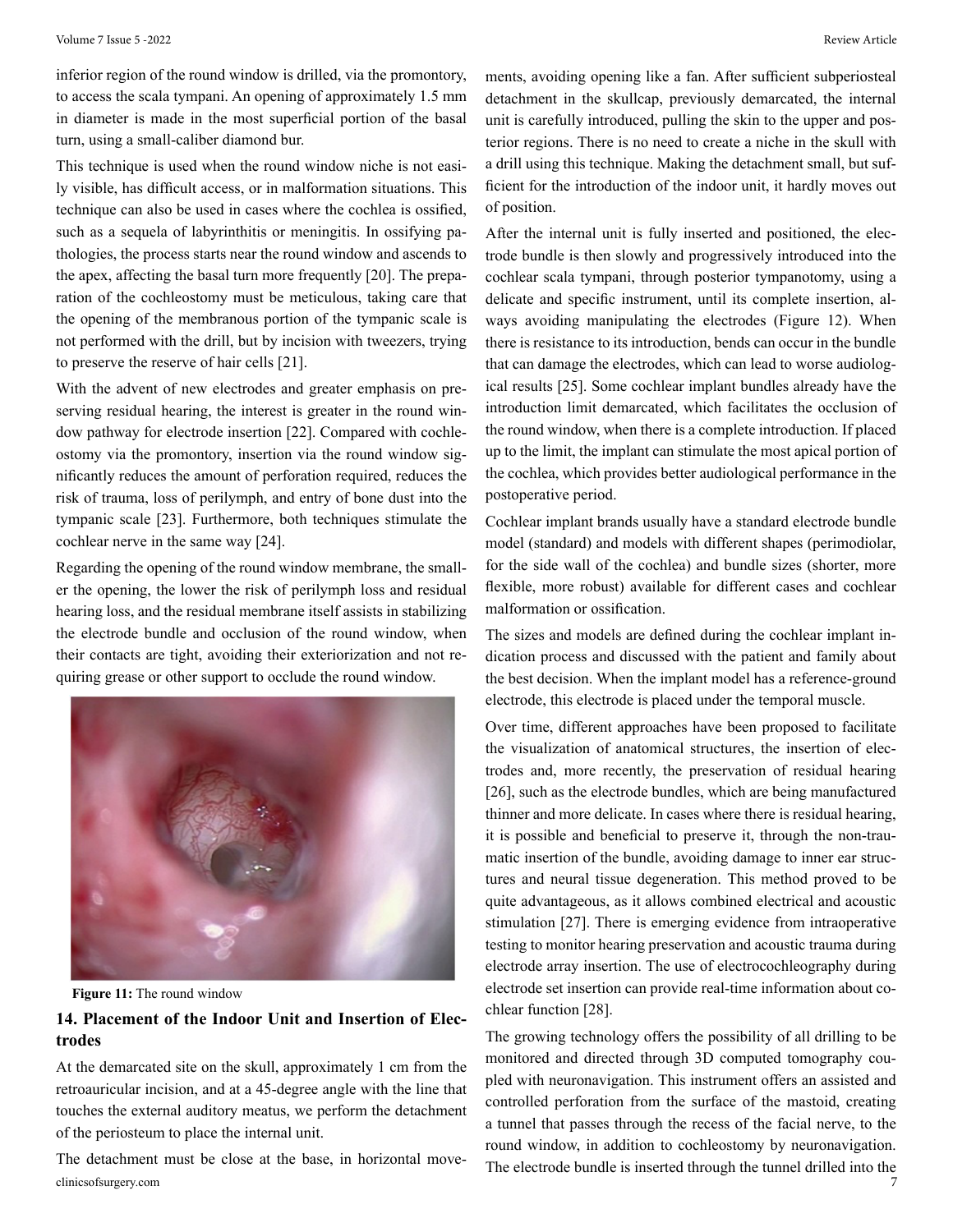cochlea. The instrument offers surgery with a reduced risk of injury to structures, such as the facial nerve and the chorda tympani nerve, in addition to a reduced surgical time [29].



**Figure 12:** The insertion of the electrodes into the cochlear scala tympani.

#### **15. Suture**

The suture is made in layers – periosteum, muscle, fat, and skin – with absorbable suture material (Vicryl 3-0) (Figure 13). The skin is also sutured with the same material, without the need to remove stitches in the postoperative period, facilitating the immediate postoperative period, especially with younger children.

Bilateral implementation, even simultaneously (performed in our Service), has become a very plausible option. Its benefits include binaural hearing with better speech understanding in a noisy environment and sound source location, in addition to maximizing the potential of this technology [30]. We implant bilaterally, following the same steps described above on both sides. Neural tests are performed at the end of both sides.



**Figure 13:** Suture in layers with absorbable suture material. **16. Intraoperative Neural Tests**

There are several issues surrounding the surgery that the audiologist needs to be aware of. This knowledge also guides the patient through the process to understand when it is necessary to raise concerns to the surgeon. Communication between the audiologist and the surgeon is essential throughout the cochlear implant process [31].

Intraoperative tests, performed in the operating room or remotely, provide valuable information to the audiologist, as well as the surgeon and family members about the integrity of the device. The integrity of the individual electrodes is tested, providing data on the device's basal impulse intensities, testing the central function and the auditory nerve against the first electrical stimuli, and can determine if there is a need for immediate reimplantation with the backup device (which always accompanies the devices), due to possible failure of the implanted device – avoiding the patient's hearing deprivation. Typically, a combination of electrode impedance measurements, other objective measurements (ECAP, for example), and images are used to determine if the use of a backup device is necessary. However, there is no clear agreement in the current literature on when a backup device should be used [31].

Electrode impedance telemetry is the first to be performed (Figure 14). It indicates whether the device is providing proper stimulation. A normal impedance does not imply a complete insertion of the electrode bundle; their information indicates that the electrodes are in contact with an electrically conductive medium. Impedance telemetry verifies the functionality of the internal device by measuring the voltage of the intracochlear electrodes. It also checks system integrity, internal and external communication, and ground electrode conditions. The fact that it is performed intraoperatively, under general anesthesia or sedation, allows the use of high-intensity currents, without causing discomfort to the patient. Short circuits are identified as abnormally low impedance values, and open circuits are identified as abnormally high impedance values, as designated by each manufacturer [31].

clinicsofsurgery.com 8 The examination with a portable intraoperative X-ray device is a way to assess the positioning of the internal structures of the cochlear implant when it demonstrates the wire of spiral electrodes positioned inside the cochlea and its integrity. It is a quick, practical, and available procedure in most hospitals, which provides, if necessary, immediate intervention. Neural response telemetry is an objective test that detects the action potential transmitted by auditory nerve fibers to the brain. The recording signal is called the "evoked auditory nerve action potential component" (ECAP or EAP) and has an amplitude between 0.01 and 2 microvolts, occurring approximately 1 millisecond after stimulation. Intraoperative ECAP thresholds are usually observed at higher stimulus levels compared to thresholds obtained postoperatively [32]. Failure to register ECAP does not necessarily mean implant malfunction or neural alteration and depends on several factors, such as the time of hearing deprivation – in many cases, this response is only visible after a period of stimulation and use of the cochlear implant device. This test does not depend on the patient's level of consciousness and can be performed with sedation or after surgery. Neural response telemetry also provides us with the auditory threshold and the discomfort threshold (maximum and minimum limits of stimulation current) that will greatly assist in mapping and activating the implant during the next steps [33].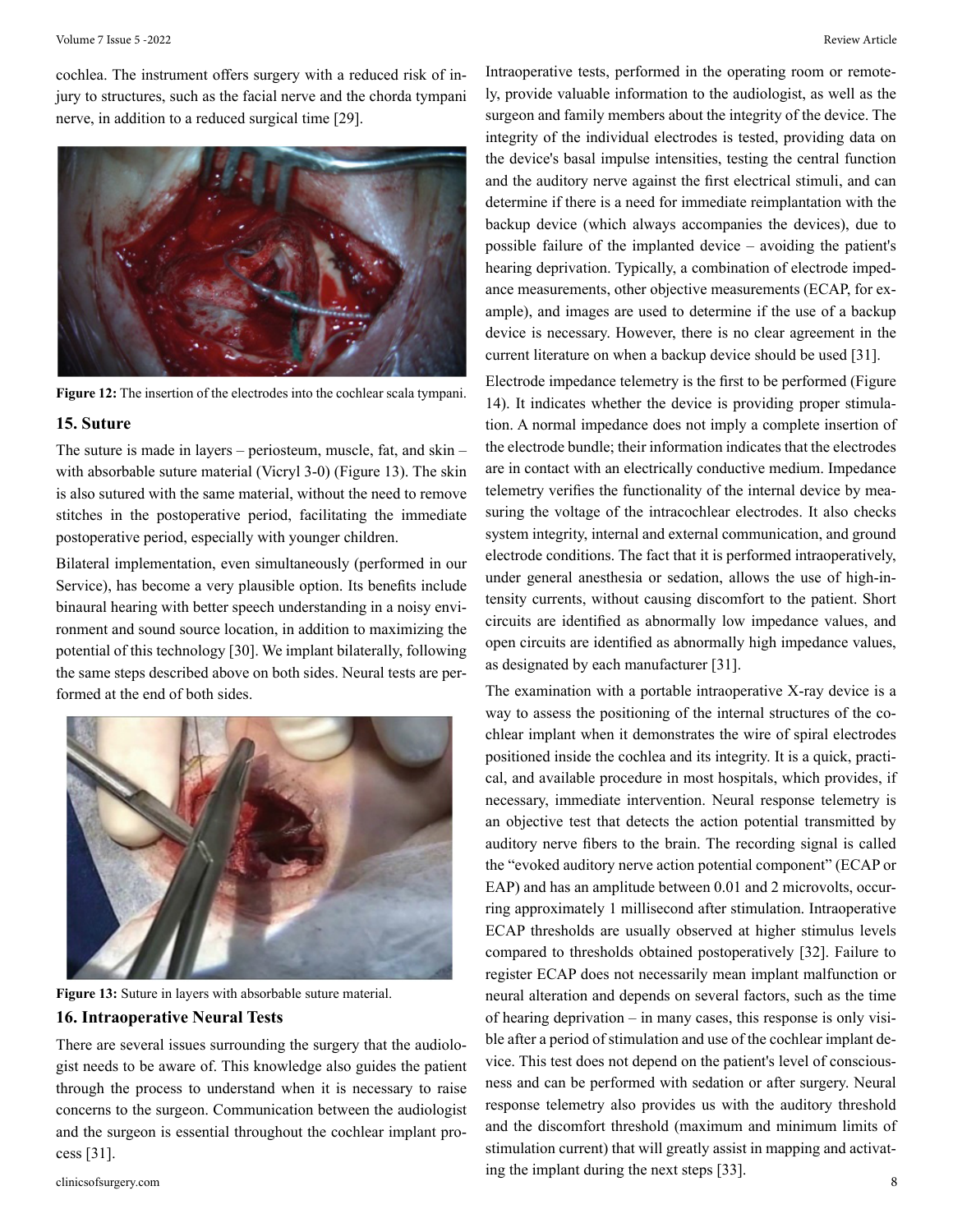The electrically Evoked Stapedial Reflex Threshold (ESRT) is another tool used to determine the function of the device and the function of the peripheral brainstem portion of the auditory pathway. The presence of the stapedial reflex indicates that the auditory nerve and the stapedial reflex are responding to electrical stimulation and that the device is therefore functioning. Its absence does not necessarily indicate that the device is defective or that the auditory nerve is not functioning. Its intraoperative measurements are seen at higher levels of stimulation compared to measurements obtained postoperatively. Furthermore, they can be affected by the dosage of anesthesia. Muscle contraction is a bilateral response and, therefore, it can be observed in the contralateral ear [34].

Some implant models offer the possibility of researching electrically evoked brainstem potentials (EABR), providing complete information about the integrity and functioning of the entire auditory

system, from the inner ear to the brainstem. Especially for more complex cases, this research is of great importance.

In our service, the audiologist monitors the surgery remotely and starts the tests in the operating room with neural response telemetry and electrode impedance [35]. When the audiologist is not available, the surgeon himself can perform the electrode impedance telemetry with a device included in some brands of cochlear implants.

When possible and convenient, we also perform the activation of the cochlear implant in the immediate postoperative period, still in the operating room. The fact that most of our surgeries are performed under local anesthesia and sedation offers this advantage [36]. The device's health is registered and then inactivated. It takes a few days to use the external unit, due to the need to reduce local edema and heal stitches.



## **17. Bandage**

A compressive dressing is applied to cover the operated ear, with gauze and bandage, to avoid bruises and mobilization of the internal unit, for a period that guarantees the stabilization of the implanted structures (Figure 15). This dressing stays on for 2 days, after which it is removed by the doctor.

#### **18. Post-Operative Follow-Up**

After complete post-surgical recovery, which takes an average of 40 days, the patient is ready to use the external unit and continue with speech therapy. In the subsequent speech therapy sessions, the implant will be fully activated and the stimulations will be continued, until the team and the patient are satisfied. For the maximum benefit of the cochlear implant, its users must be under constant speech therapy, the family must remain motivated so that the interventions and programming of the cochlear implant can take place without major difficulties.



**Figure 15:** Compressive dressing with gauze and bandage.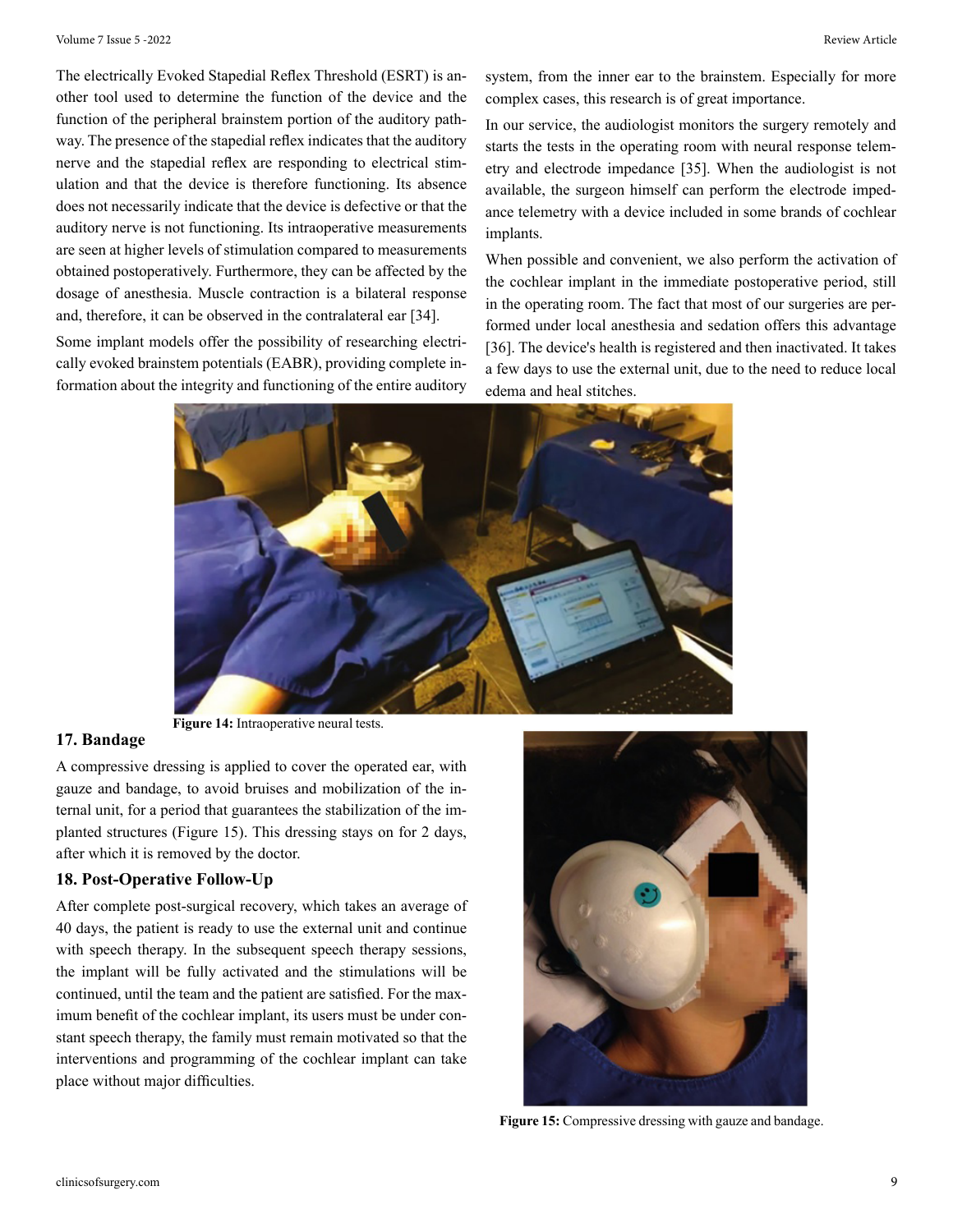#### **References**

- 1. Messersmith JJ, Entwisle L, Warren S, Scott M. Clinical Practice Guidelines: Cochlear Implants. J Am Academy Audiol 2019;30(10):827-44
- 2. Zwolan T. Audiology Information Series: Cochlear Implants. American Speech-Language-HearingAssociation; 2015.
- 3. Djourno E, The First Implanted Electrical Neural Stimulator to Restore Hearing. In: Eisen MD, author information. Otology & Neurotology 2003 May; 24(3):500-6.
- 4. Mangabeira Albernaz PL. History of cochlear implants. Braz J Otorhinolaryngol 2015;81:124-5.
- 5. Hedley-Williams A, Sladen D, Tharpe A. Programming, care, and troubleshooting of cochlear implants for children. Topics in Language Disorders 2003;23(1):46-56
- 6. Brasil. Ministério da Saúde. Secretaria de Atenção à Saúde. Departamento de Atenção Especializada e Temática. Coordenação Geral de Média e Alta Complexidade. Diretrizes Gerais para a Atenção Especializada às Pessoas com Deficiência Auditiva no Sistema Único de Saúde – SUS/ Ministério da Saúde. Secretaria de Atenção à Saúde. Departamento de Atenção Especializada e Temática. Coordenação Geral de Média e Alta Complexidade. Brasília: Ministério da Saúde; 2014. 20 p.
- 7. Mangia LRL, Santos VM, Mansur TM, Wiemes GRM, Hamerschmidt R. Facial Nerve Intraoperative Monitoring in Otologic Surgeries under Sedation and Local Anesthesia- A Case Series and Literature Review. Intern Arch Otorhinolaryngol 2020;24(1):e11-e17.
- 8. Hamerschmidt R, et al. Local anesthesia for cochlear implant surgery: a possible alternative. Braz J Otorhinolaryngol 2010;76(5):561-4.
- 9. Hamerschmidt R, Moreira ATR, Wiemes GRM, Tenório SB, Tâmbara EM. Cochlear Implant Surgery With Local Anesthesia and Sedation: Comparison With General Anesthesia. Otology & Neurotology 2013 Jan;34(1):75-8.
- 10. Mangia LRL, Santos VM, Mansur TM, Wiemes GRM, Hamerschmidt R. Facial Nerve Intraoperative Monitoring in Otologic Surgeries under Sedation and Local Anesthesia A Case Series and Literature Review. Intern Arch Otorhinolaryngol 2020;24(1): e11-e17. Epub February 14, 2020.
- 11. Mangus B, Rivas A, Tsai BS, Haynes DS, Roland Jr JT. Surgical Techniques in Cochlear Implants. Otolaryngol Clin N Am 2012;45:69-80.
- 12. Brackmann et al. Otologic Surgery. Elsevier; 1994. p. 832.
- 13. Kiratzidis T, Arnold W, Iliades T. Veria Operation Updated I. The Trans-Canal Wall Cochlear Implantation. ORL 2002;64:406-12.
- 14. Postelmans JTF, Tange RA, Stokroos RJ, Grolman W. The Suprameatal Approach: A Safe Alternative Surgical Technique for Cochlear Implantation. Otology & Neurotology 2010;31:196-203.
- 15. Lavinsky L, Lavinsky M. Combined approach technique to cochlear implantation. Otolaryngol Head Neck Surg 2006;135(2S):258-9.
- 16. Lesser JCC, RVdB, Martins GdSQ, Bento RF. Cochlear Implantation through the Middle Fossa Approach: A Review of Related Temporal Bone Studies and Reported Cases. Int Arch Otorhinolaryngol 2017;102-8.
- 17. Carfrae MJ, Foyt D. Intact meatal skin, canal wall down approach for difficult cochlear implantation. J Laryngol Otol 2009;123:903-6.
- 18. Casserly P, Friedland PL, Atlas MD. The role of subtotal petrosectomy in cochlear implantation. J Laryngol Otol 2016;130(Suppl. S4):S35–S40.
- 19. Hamerschmidt R, et al. Local anesthesia for cochlear implant surgery: a possible alternative. Braz J Otorhinolaryngol 2010;76(5):561-4.
- 20. Balkany T, Bird PA, Hodges AV, Luntz M, Telischi FF, Buchman C. Surgical technique for implantation of the totally ossified cochlea. Laryngoscope 2009;108:988-92.
- 21. Cohen NL. Cochlear implant soft surgery: Fact or fantasy?. Otolaryngol Head Neck Surg 1997;117(3):216-41.
- 22. Karatas E, Aud MD, Baglam T, Durucu C, Baysal E, Kanlikama M. Intraoperative electrically evoked stapedius reflex thresholds in children undergone cochlear implantation: round window and cochleostomy approaches. Int J Pediatr Otorhinolaryngol 2011;75(9):1123-6.
- 23. Roland PS, Wright CG, Isaacson B. Cochlear implant electrode insertion: the round window revisited. Laryngoscope 2007;117(8):1397- 402.
- 24. Hamerschmidt R, Mocellin M, Wiemes G, Schuch LH. Comparison of neural telemetry in cochlear implant surgery by cochleostomy or by the round window. Intern Arch Otorhinolaryngol 2012;16:17.
- 25. Bento RF, et al. Tratado de implante coclear e próteses auditivas implantáveis. Rio de Janeiro: Thieme; 2014. 506p.
- 26. Richard et al. Round Window versus Cochleostomy Technique in Cochlear Implantation: Histological Findings. Otol Neurotol 2012 Sep;33(7):1181-7.
- 27. Francis HW, Niparko JK. Cochlear implantation update. Pediatr Clin North Am 2003;50(2):341-61.
- 28. Messersmith JJ, Entwisle L, Warren S, Scott M. Clinical Practice Guidelines: Cochlear Implants. J Am Academy Audiol 2019;30(10):827-44.
- 29. Duret S, Guigou C, Grelat M, Bozorg-Grayeli A. Minimally Invasive Cochlear Implantation Assisted by Intraoperative CT Scan Combined to Neuronavigation. Otology & Neurotology 2020;41(4):e441–e448.
- 30. Fitzpatrick EM, Jacques J, Neuss D. Parental perspectives on decision-making and outcomes in pediatric bilateral cochlear implantation. Int J Audiol 2011;50(10):679-87.
- 31. Messersmith JJ, Entwisle L, Warren S, Scott M. Clinical Practice Guidelines: Cochlear Implants. Journal of the American Academy of Audiology 2019;30(10):827-44.
- 32. Messersmith JJ, Entwisle L, Warren S, Scott M. Clinical Practice Guidelines: Cochlear Implants. J Am Academy Audiol 2019;30(10):827–844. doi:10.3766/jaaa.19088.